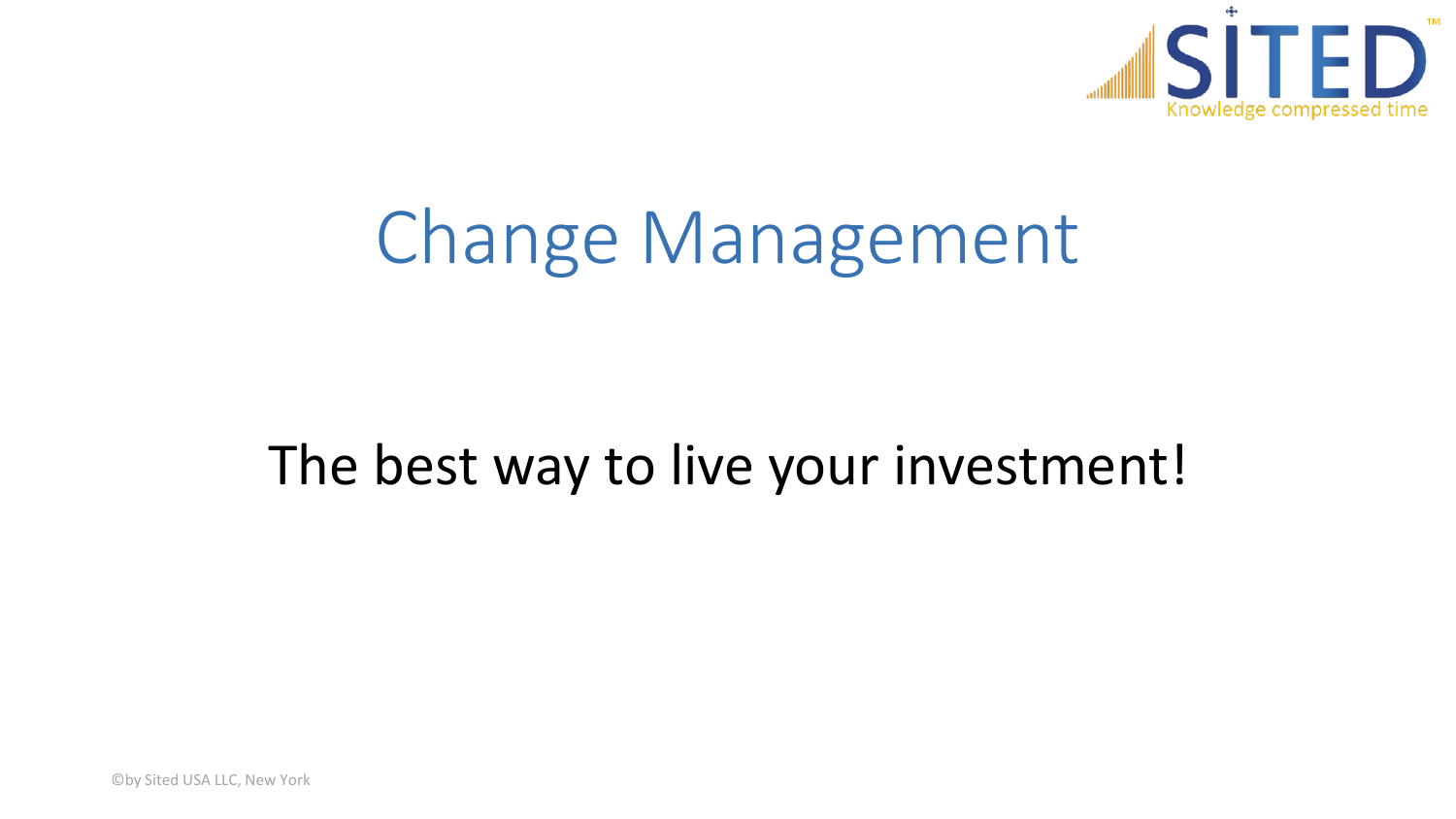

 $\triangleright$  Purpose of change management, what should CM achieve?

 $\triangleright$  What measures must be taken, how is the purpose to be achieved?

What are the methods and tools that make the "Change" possible?

 $\triangleright$  Timely sequence, when will which measures take place?

 $\triangleright$  What are the results, what is the purpose of a successful change management?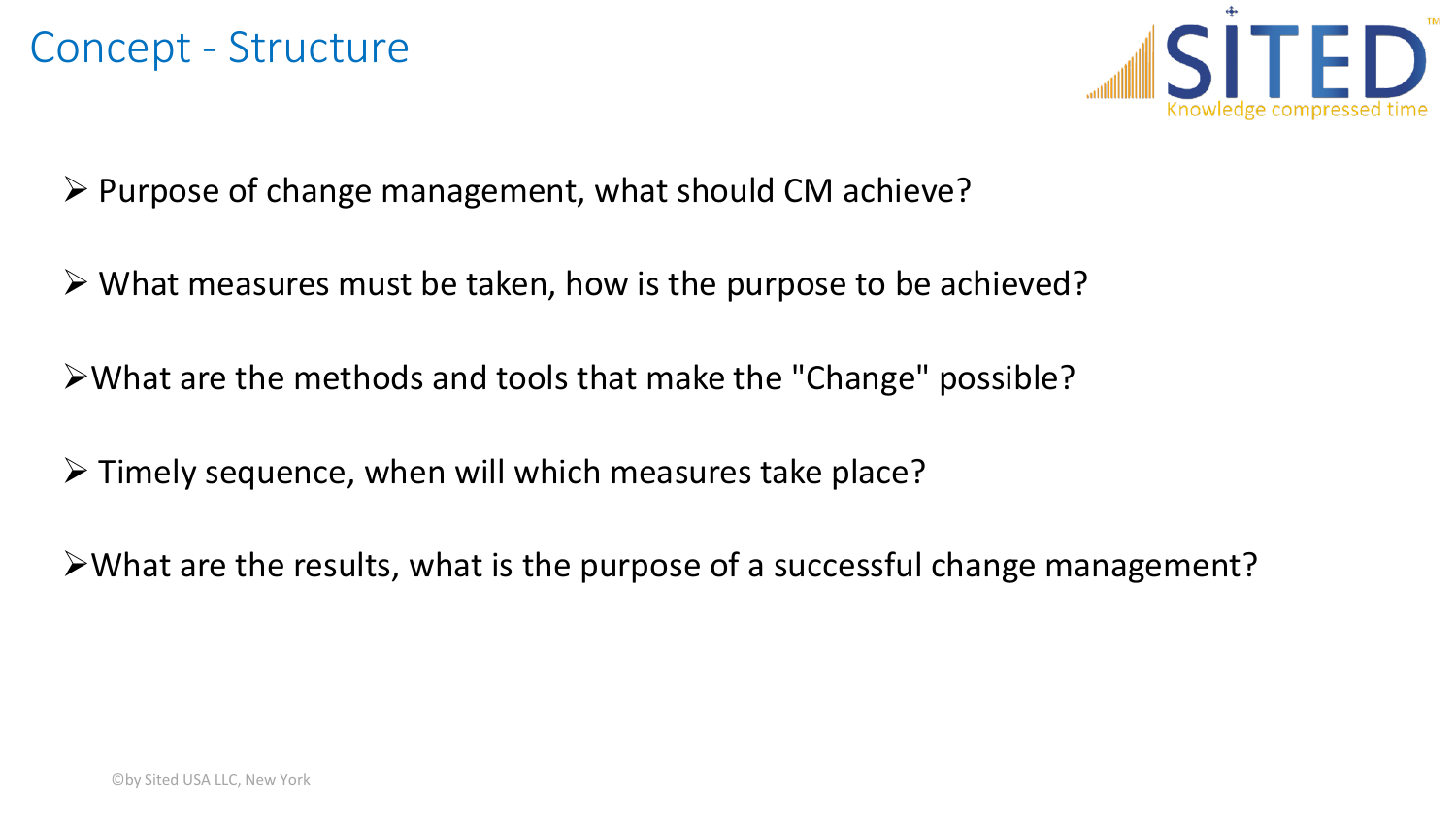#### Purpose of change management, what should CM achieve?

- $\triangleright$  Investment protection through acceptance in the workforce.
- $\triangleright$  Replacing the "old" with the "new".
- $\triangleright$  Finishing the competition from the "old"?
- $\triangleright$  Establishment of a learning organization, continuous change Management.
- $\triangleright$  Increase in performance and results of the organization, optimization.



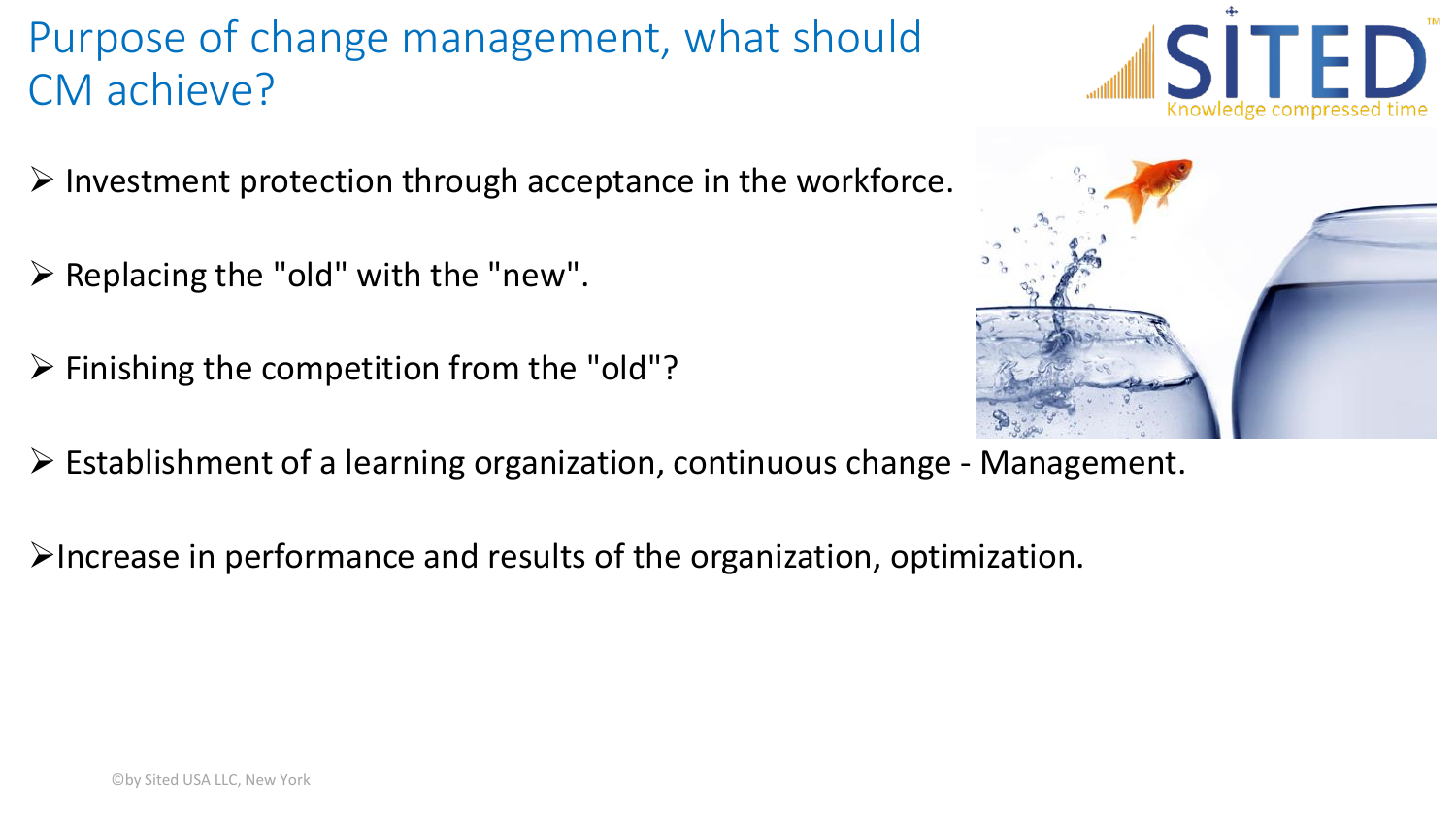### What measures must be taken, how is the purpose to be achieved?



- $\triangleright$  First of all, the coalition between the forces within the Company.
- $\triangleright$  Debt assignment and shift of responsibility "This is not mine ..." is to be set quickly, and through solution-oriented, friendly co-operation? to replace. Old braids must fall, they belong to the past.
- $\triangleright$  Competence must be transferred to the company and not allowed? External advice.
- $\triangleright$  Bread and games were successful concepts in the? Antiquity. You are just as successful today.

Change Management  $50<sub>mg</sub>$ Plan Before Use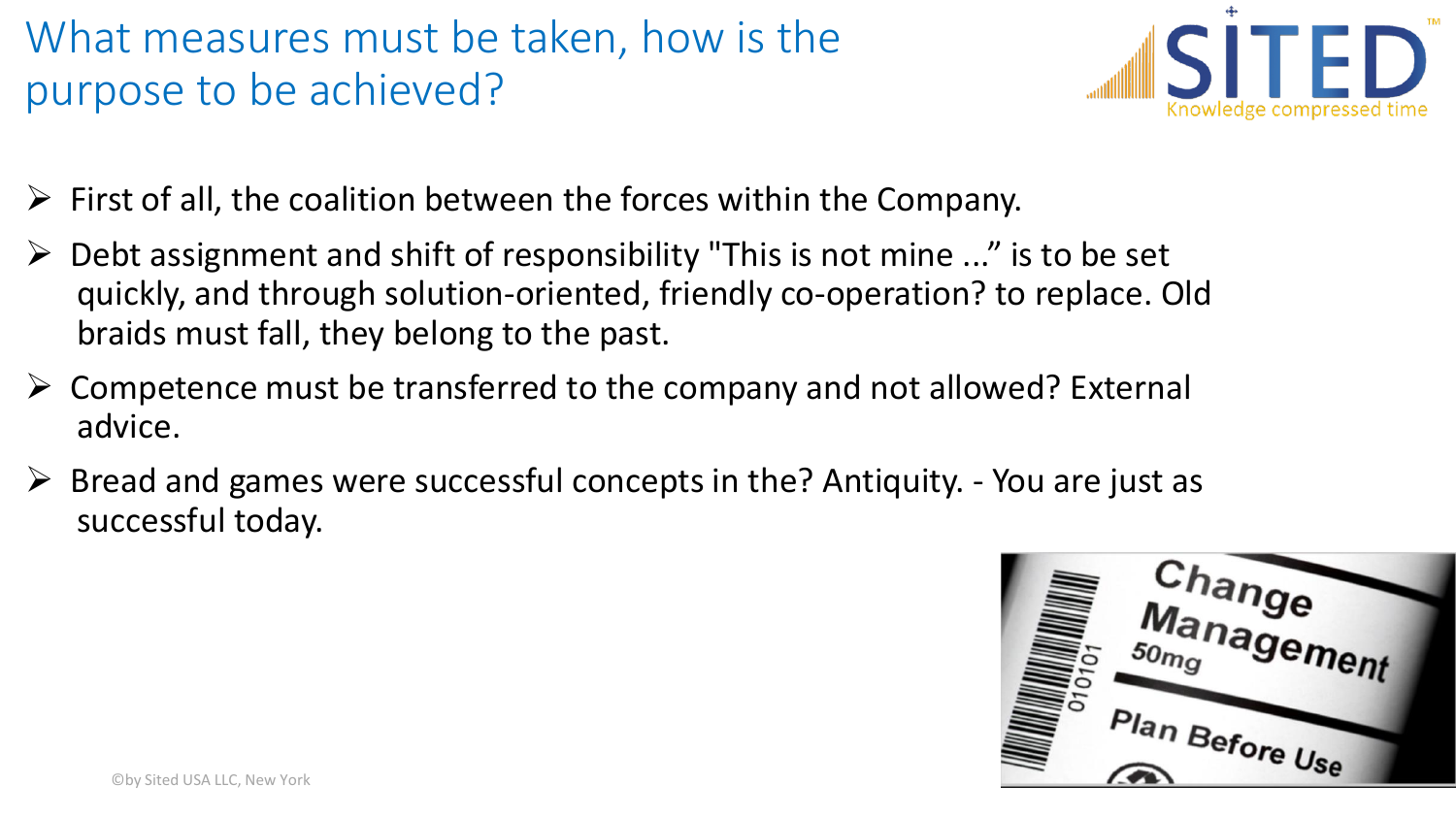What are the methods and tools that make the "Change" possible?



- $\triangleright$  In addition to the successful methods of classic change management,? we put on the tremendous power of love for men.
- $\triangleright$  The expert competency, tidy, knowing, pensive, spread throughout the company. The most important method is the previous life !
- Successful organizations have stopped fighting themselves.

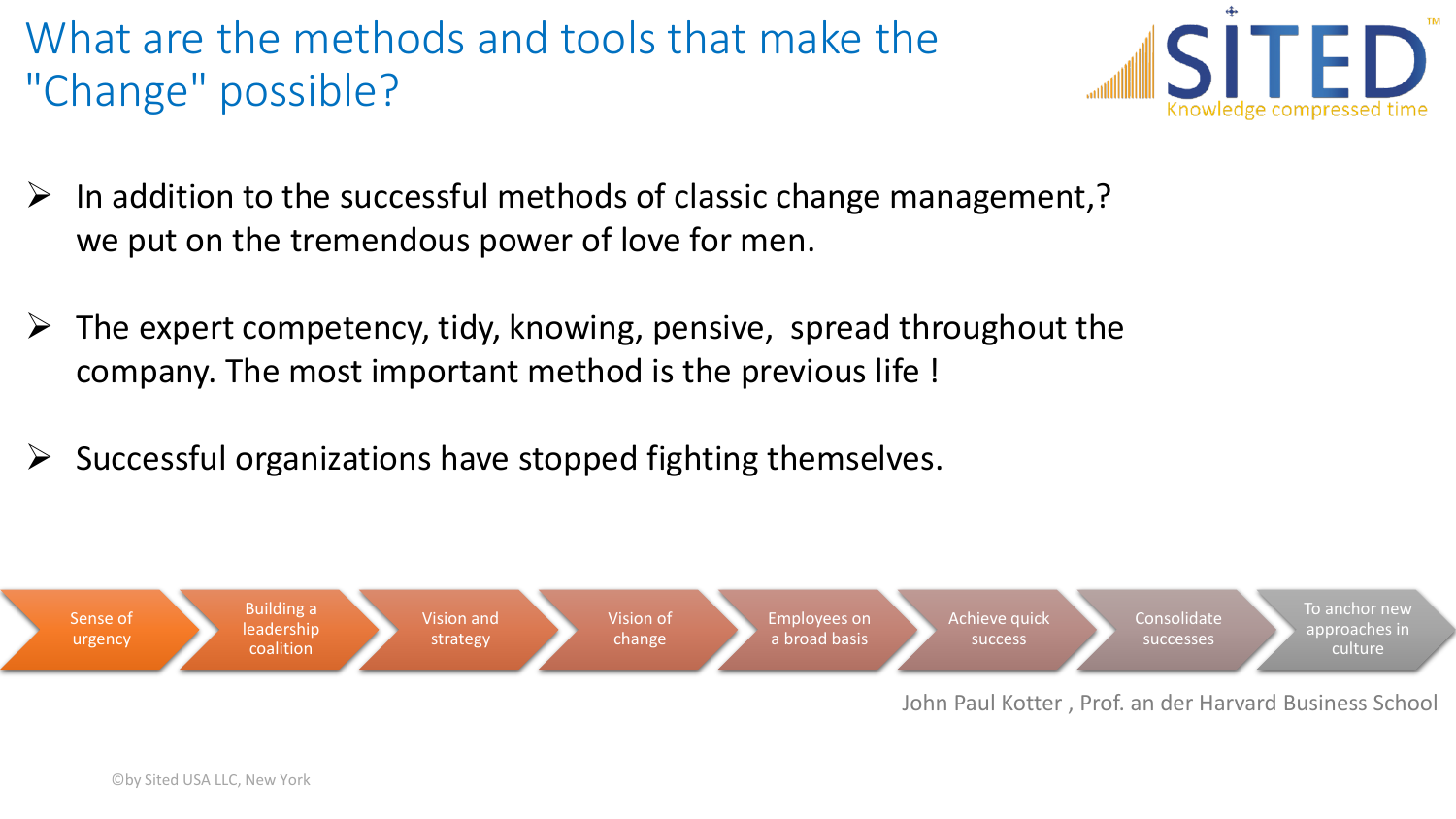### Timely sequence, when will which measures take place?



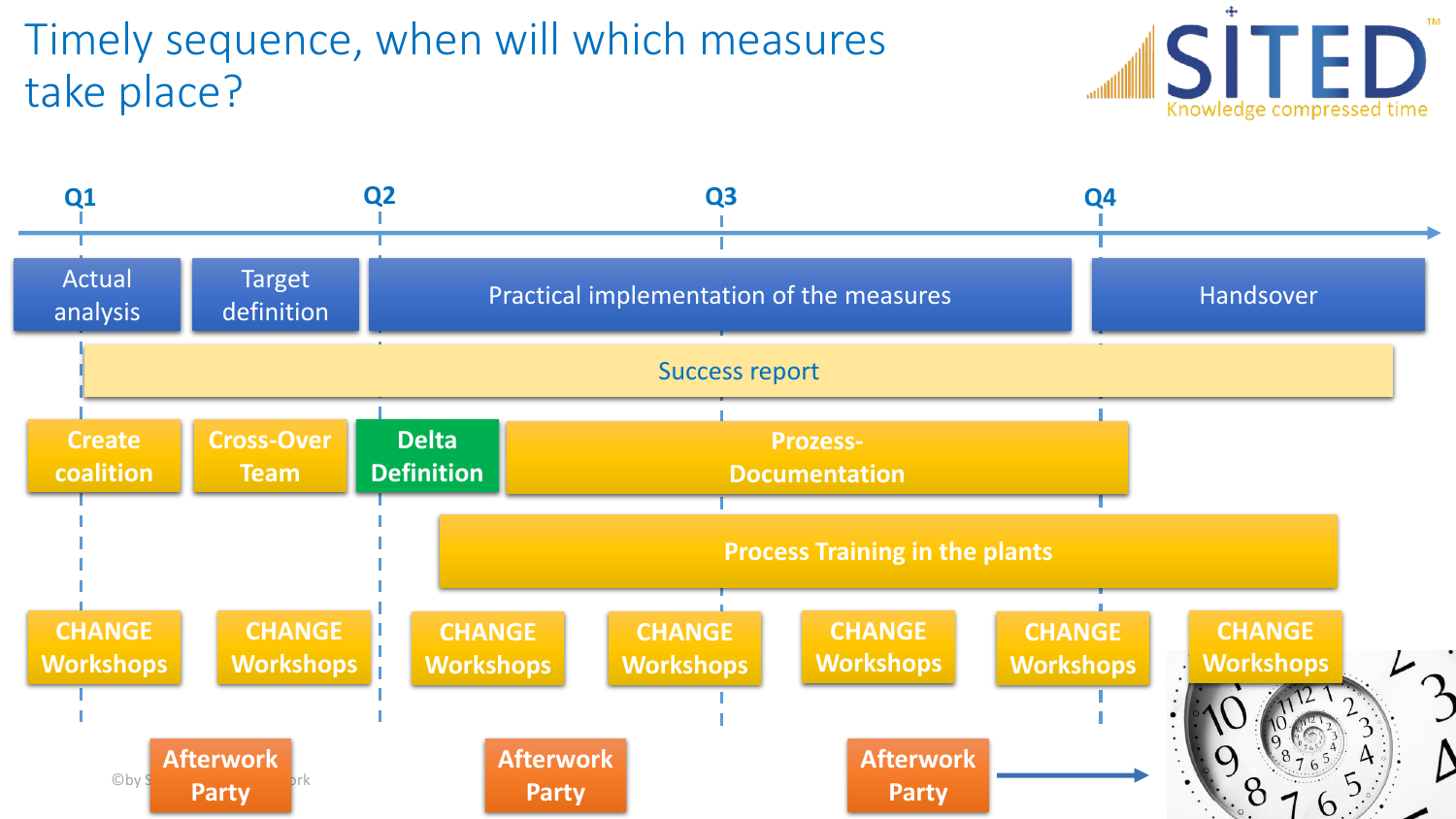### Definition of measures

**=**



Actual analysis

- **=** Where is the project today? What is available?
- Target definition
- **Delta Definition**
- **=** What are the measures to fill the gap? What is to do with what priority?

Where should the project end? What is the goal of the project?

Practical implementation of the measures

**=** Timeframe for implementing the delta measures.

**Success** report

**=** Continuous reporting on the project monitor.

Handsover

**=** Transfer of the change process to the CROSSOVER team.

©by Sited USA LLC, New York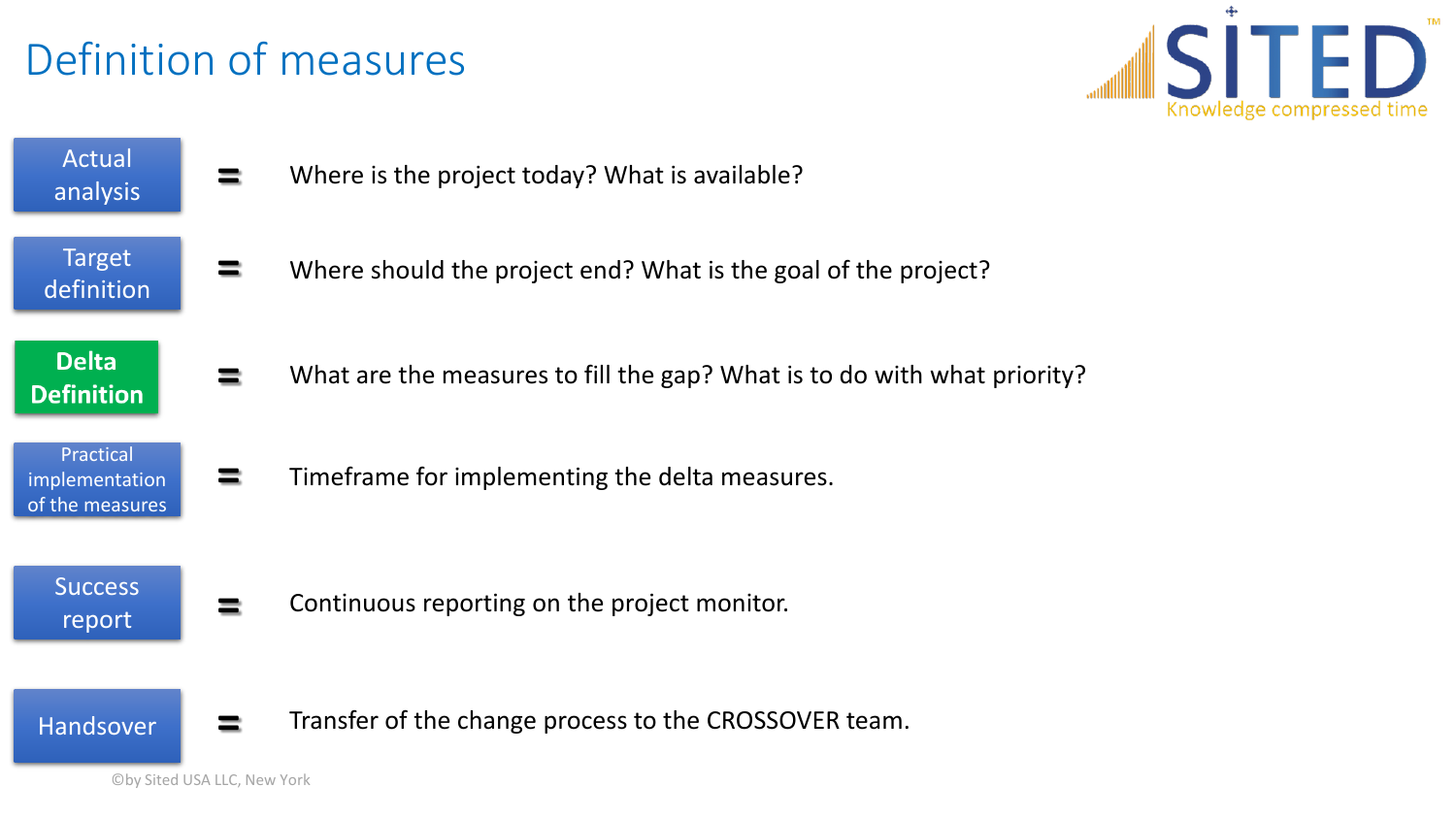### Definition of measures



**Create coalition**

**=** Triangle (management, personnel representation and workforce) in line

#### **Cross-Over Team**

**=** Process and SAP team-building, that the entirety of all processes has deep practical knowledge, and the entire project is implemented in terms of content.

#### **Process-Documentation**

**=** Process processes on the SAP system as video, practice and assistance with the authoring tool, and to deploy them in the Intranet.

#### **Prozess Training in the plants**

**=** prepared activities oriented for the workforce training programs.

#### **CHANGE Workshops**

**= =** Communication, enthusiasm, haptic experiences, information, gambling, etc.



14-day interval

Afterwork Party with Beer, pizza and music